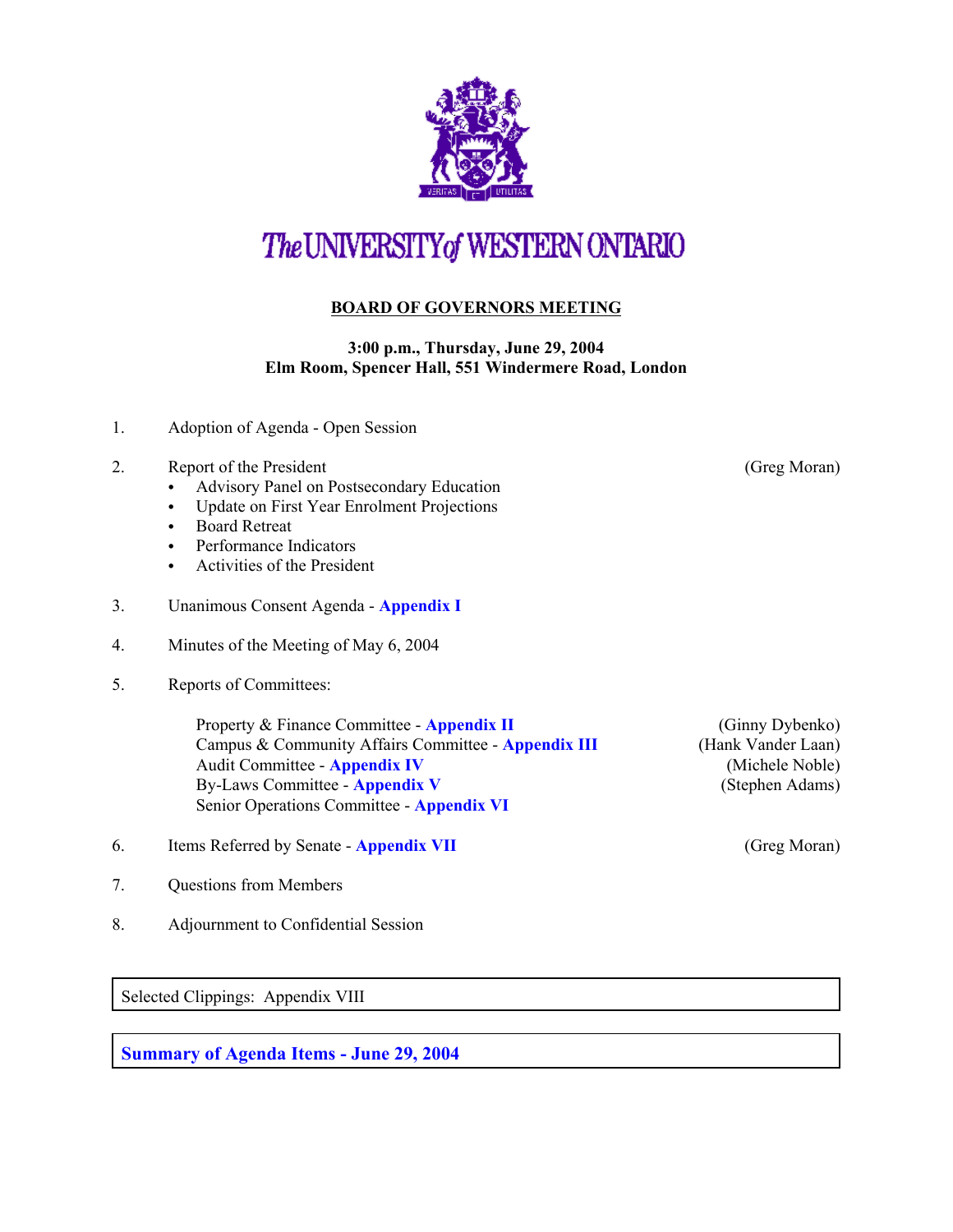### **SUMMARY OF AGENDA ITEMS - June 29, 2004 - OPEN SESSION**

| <b>Adoption of the Agenda</b>                                                                                                                        | <b>ACTION</b>                                   |
|------------------------------------------------------------------------------------------------------------------------------------------------------|-------------------------------------------------|
| <b>Report of the President</b>                                                                                                                       | <b>INFO</b>                                     |
| <b>Unanimous Consent Agenda - Appendix I</b>                                                                                                         | <b>ACTION</b>                                   |
| <b>Report of the Property &amp; Finance Committee - Appendix II</b>                                                                                  |                                                 |
| <b>Investment Payout Policy</b>                                                                                                                      | <b>ACTION</b>                                   |
| Approval Authorities for Construction and Maintenance Projects                                                                                       | <b>ACTION</b>                                   |
| Lease of University Facilities for Long-term Use                                                                                                     | <b>ACTION</b>                                   |
| <b>Signing Authorities for Research Contracts</b>                                                                                                    | <b>ACTION</b>                                   |
| Quarterly Financial Report (Operating and Ancillary Budgets)                                                                                         | <b>INFO</b>                                     |
| Report of the Investment Committee                                                                                                                   | <b>INFO</b>                                     |
| <b>Investment Committee Membership</b>                                                                                                               | <b>INFO</b>                                     |
| Year-End Ratio Report on Non-Endowed Funds                                                                                                           | <b>INFO</b>                                     |
| Scholarships, Awards, Prizes                                                                                                                         | <b>INFO</b>                                     |
| <b>Report of the Campus &amp; Community Affairs Committee - Appendix III</b>                                                                         |                                                 |
| Community Outreach                                                                                                                                   | <b>INFO</b>                                     |
| <b>Report of the Audit Committee - Appendix IV</b>                                                                                                   |                                                 |
| Annual Report of the Department of Occupational Health & Safety /<br><b>Rehabilitation Services</b>                                                  | <b>INFO</b>                                     |
| Internal Audit Work Plan for 2004-05                                                                                                                 | <b>INFO</b>                                     |
| <b>Report of the By-Laws Committee - Appendix V</b>                                                                                                  |                                                 |
| Amendments to By-Law No. 1:<br>Authority to Delegate: Secretary of the Board of Governors<br><b>Amendment Provision</b><br>Voting by Electronic Mail | <b>ACTION</b><br><b>ACTION</b><br><b>ACTION</b> |
| Property & Finance Committee Terms of Reference                                                                                                      | <b>ACTION</b>                                   |
| <b>Report of the Senior Operations Committee - Appendix VI</b>                                                                                       |                                                 |
| Selection Committee for Vice-President (Research)                                                                                                    | <b>ACTION</b>                                   |
| University Discipline Appeal Committee (UDAC)                                                                                                        | <b>ACTION</b>                                   |
| Advisory Council on Western Engineering (ACWE)                                                                                                       | <b>ACTION</b>                                   |
| Joint Committee (Health Services Restructuring Commission)                                                                                           | <b>INFO</b>                                     |
| Executive Committee - Alcohol Policy Review Committee                                                                                                | <b>INFO</b>                                     |